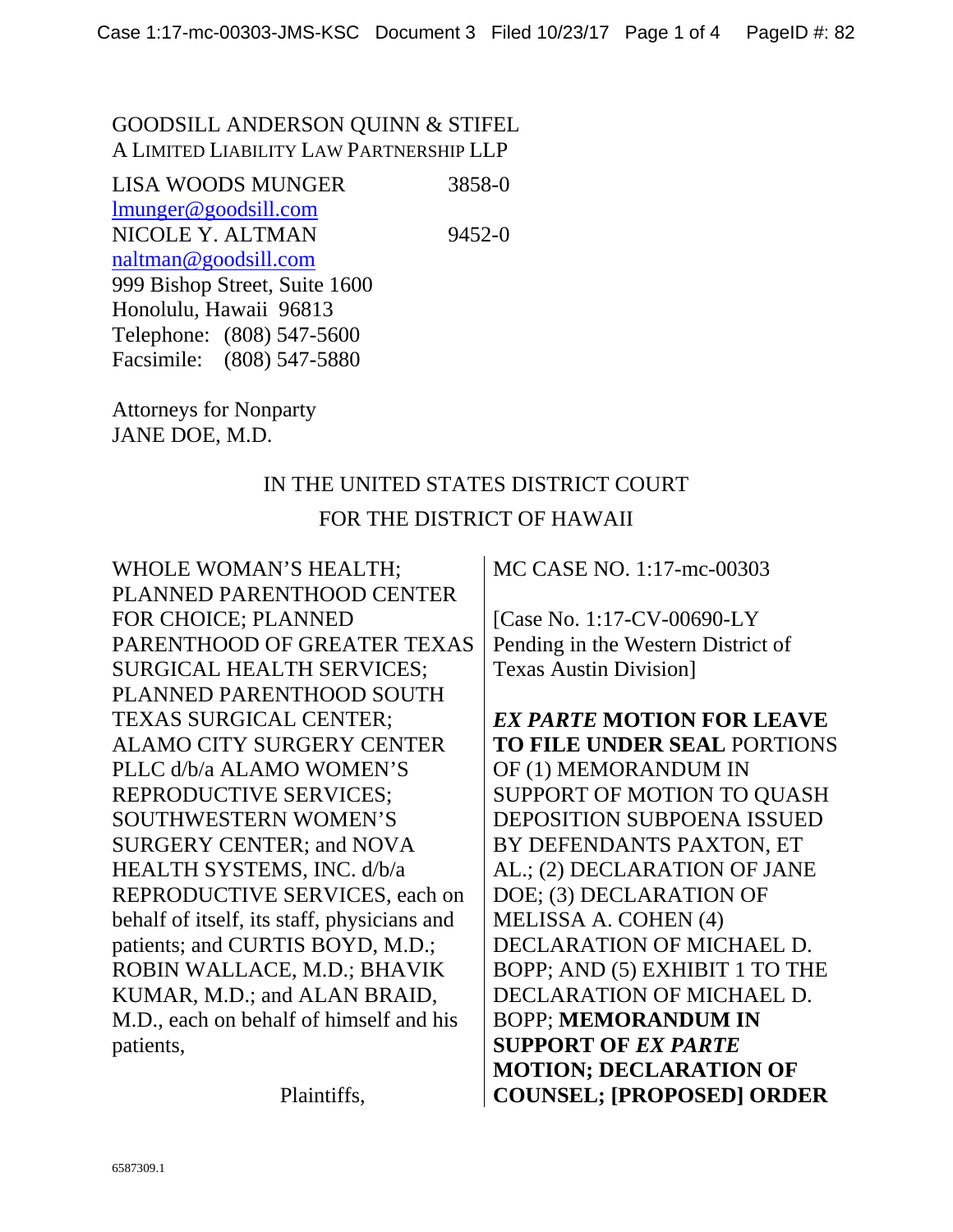vs.

KEN PAXTON, Attorney General of Texas; MARGARET MOORE, District Attorney for Travis County; NICHOLAS LAHOOD, Criminal District Attorney for Bexar County; JAIME ESPARZA, District Attorney for El Paso County; FAITH JOHNSON, District Attorney for Dallas County; SHAREN WILSON, Criminal District Attorney for Tarrant County; RICARDO RODRIGUEZ, JR., Criminal District Attorney for Hidalgo County; ABELINO REYNA, Criminal District Attorney for McLennan County; and KIM OGG, Criminal District Attorney for Harris County, each in their official capacities, as well as their employees, agents, and successors,

**GRANTING** *EX PARTE* **MOTION FOR LEAVE TO FILE UNDER SEAL** PORTIONS OF (1) MEMORANDUM IN SUPPORT OF MOTION TO QUASH DEPOSITION SUBPOENA ISSUED BY DEFENDANTS PAXTON, ET AL.; (2) DECLARATION OF JANE DOE; (3) DECLARATION OF MELISSA A. COHEN (4) DECLARATION OF MICHAEL D. BOPP; AND (5) EXHIBIT 1 TO THE DECLARATION OF MICHAEL D. BOPP; **CERTIFICATE OF SERVICE**

Defendants.

TRIAL DATE: None Set

*EX PARTE* **MOTION FOR LEAVE TO FILE UNDER SEAL**  PORTIONS OF (1) MEMORANDUM IN SUPPORT OF MOTION TO QUASH DEPOSITION SUBPOENA ISSUED BY DEFENDANTS PAXTON, ET AL.; (2) DECLARATION OF JANE DOE; (3) DECLARATION OF MELISSA A. COHEN (4) DECLARATION OF MICHAEL D. BOPP; AND (5) EXHIBIT 1 TO THE DECLARATION OF MICHAEL D. BOPP

Nonparty Jane Doe, M.D. ("Dr. Doe"), by and through her attorneys,

Goodsill Anderson Quinn & Stifel, LLP, a Limited Liability Law Partnership,

hereby moves this Honorable Court, *ex parte*, for leave to file under seal portions

of: (1) the Memorandum in Support of Motion to Quash Deposition Subpoena

Issued by Defendants Paxton, et al. (the "Motion to Quash") and supporting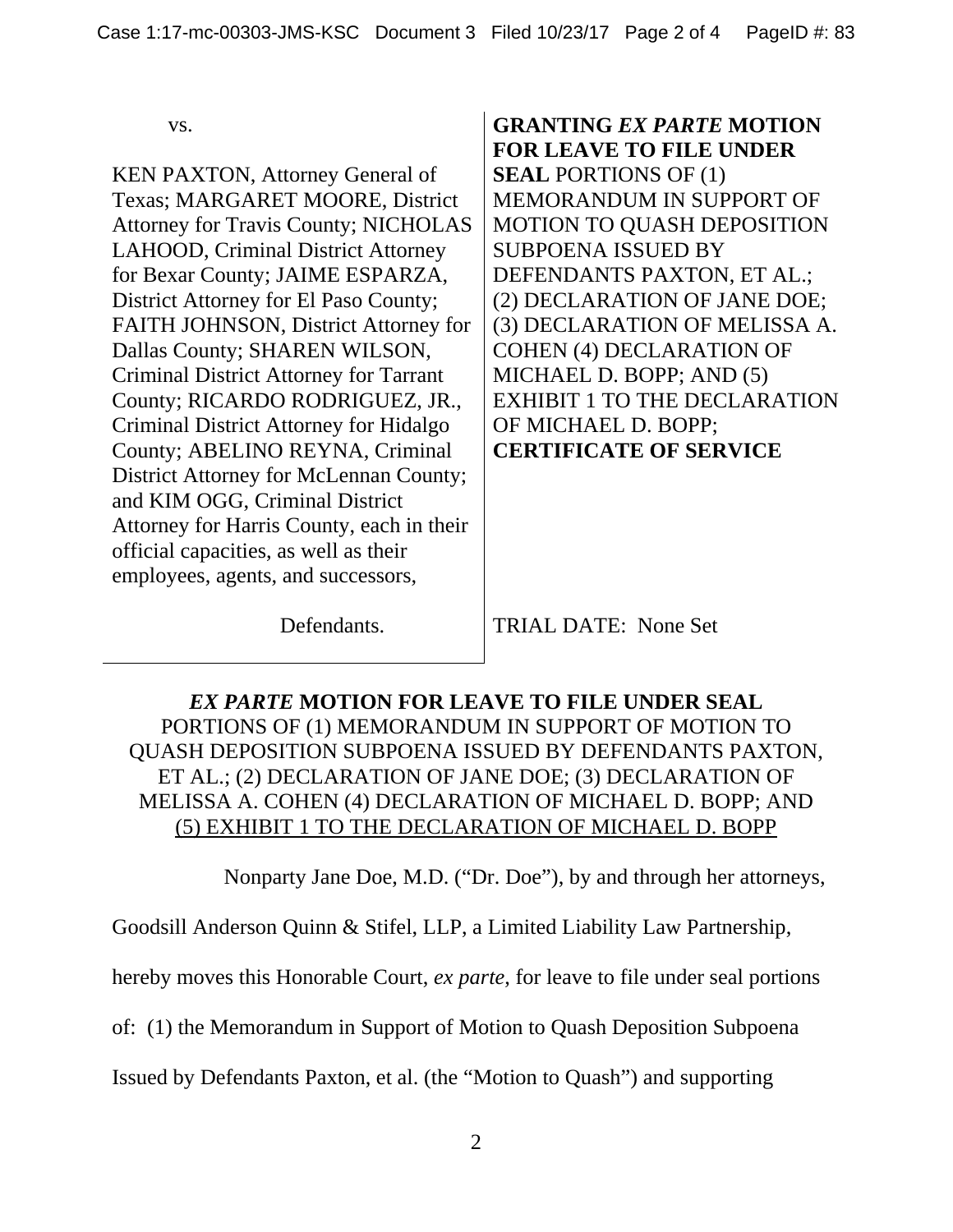documents, filed simultaneously herewith, that would divulge the identity of Dr. Doe.<sup>1</sup> In particular, Dr. Doe moves to seal the following pages, all of which contain personal information related to Dr. Doe that could identify her:

- Memorandum in Support of Motion to Quash: pages iii, 2-8
- Declaration of Jane Doe: page 1-5
- Declaration of Melissa A. Cohen: pages 2-3
- Declaration of Michael D. Bopp: pages 3-6
- Exhibit 1 to the Declaration of Michael D. Bopp (the Third Party Subpoena to Dr. Doe): page 5.

Good cause exists for filing those portions of the above-documents under seal because of the risk of harm to Dr. Doe if here name were to be publicly associated with the underlying Texas litigation in which Dr. Doe is otherwise uninvolved but for Defendants' issuance of a third-party deposition subpoena to her (which she simultaneously seeks to quash).

This *ex parte* motion for leave to file under seal is made pursuant to Rules 7.2 and 83.12 of the Local Rules of Practice for the United States District Court for the District of Hawaii, Rules 6(c) and 7(b) of the Federal Rules of Civil Procedure, and is based upon the accompanying declarations of Jane Doe, M.D.,

 $\overline{a}$ 

<sup>&</sup>lt;sup>1</sup> Redacted versions of the Motion to Quash and supporting documents are being filed on the public docket.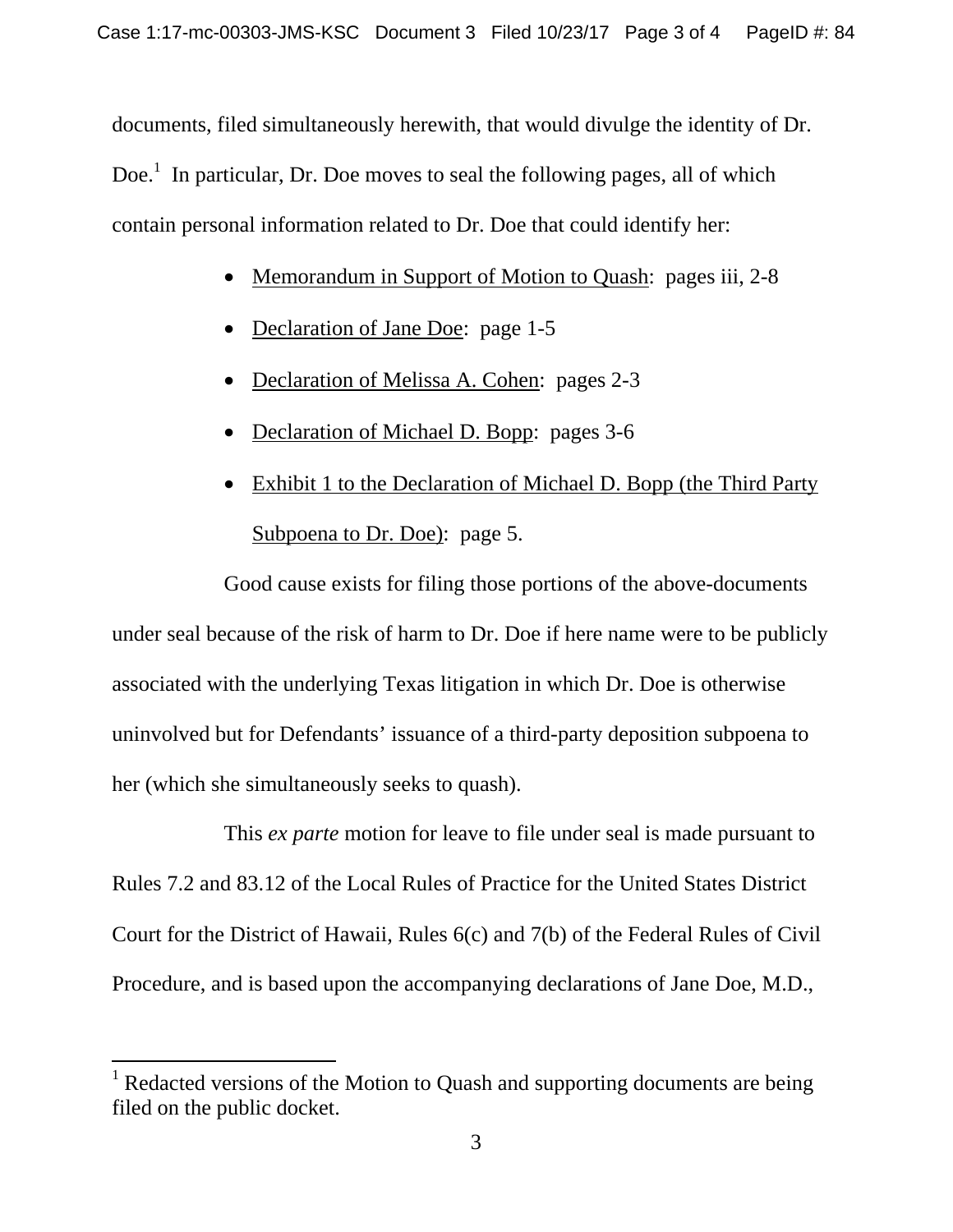Melissa A. Cohen, and Michael D. Bopp, the records and files in this case, and such further evidence and arguments that might be presented on this matter.

DATED: Honolulu, Hawai'i, October 23, 2017.

/s/ Nicole Y. Altman LISA WOODS MUNGER NICOLE Y. ALTMAN

Attorneys for Nonparty JANE DOE, M.D.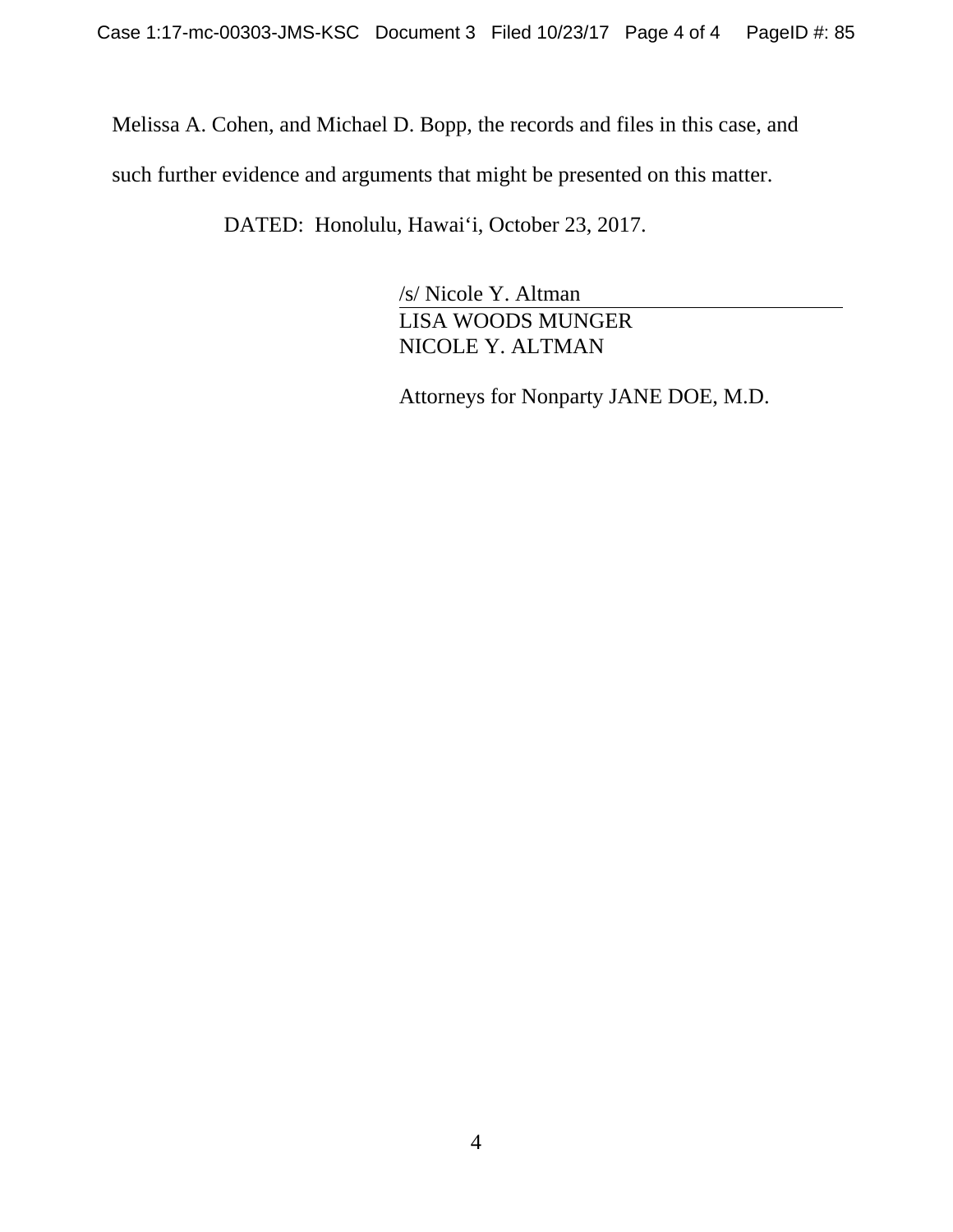WHOLE WOMAN'S HEALTH; PLANNED PARENTHOOD CENTER FOR CHOICE; PLANNED PARENTHOOD OF GREATER TEXAS SURGICAL HEALTH SERVICES; PLANNED PARENTHOOD SOUTH TEXAS SURGICAL CENTER; ALAMO CITY SURGERY CENTER PLLC d/b/a ALAMO WOMEN'S REPRODUCTIVE SERVICES; SOUTHWESTERN WOMEN'S SURGERY CENTER; and NOVA HEALTH SYSTEMS, INC. d/b/a REPRODUCTIVE SERVICES, each on behalf of itself, its staff, physicians and patients; and CURTIS BOYD, M.D.; ROBIN WALLACE, M.D.; BHAVIK KUMAR, M.D.; and ALAN BRAID, M.D., each on behalf of himself and his patients,

Plaintiffs,

vs.

KEN PAXTON, Attorney General of Texas; MARGARET MOORE, District Attorney for Travis County; NICHOLAS LAHOOD, Criminal District Attorney for Bexar County; JAIME ESPARZA, District Attorney for El Paso County; FAITH JOHNSON, District Attorney for Dallas County; SHAREN WILSON, Criminal District Attorney for Tarrant County; RICARDO RODRIGUEZ, JR., Criminal District Attorney for Hidalgo County; ABELINO REYNA, Criminal

MC CASE NO. 1:17-mc-00303

[Case No. 1:17-CV-00690-LY Pending in the Western District of Texas Austin Division]

### **MEMORANDUM IN SUPPORT OF**  *EX PARTE* **MOTION**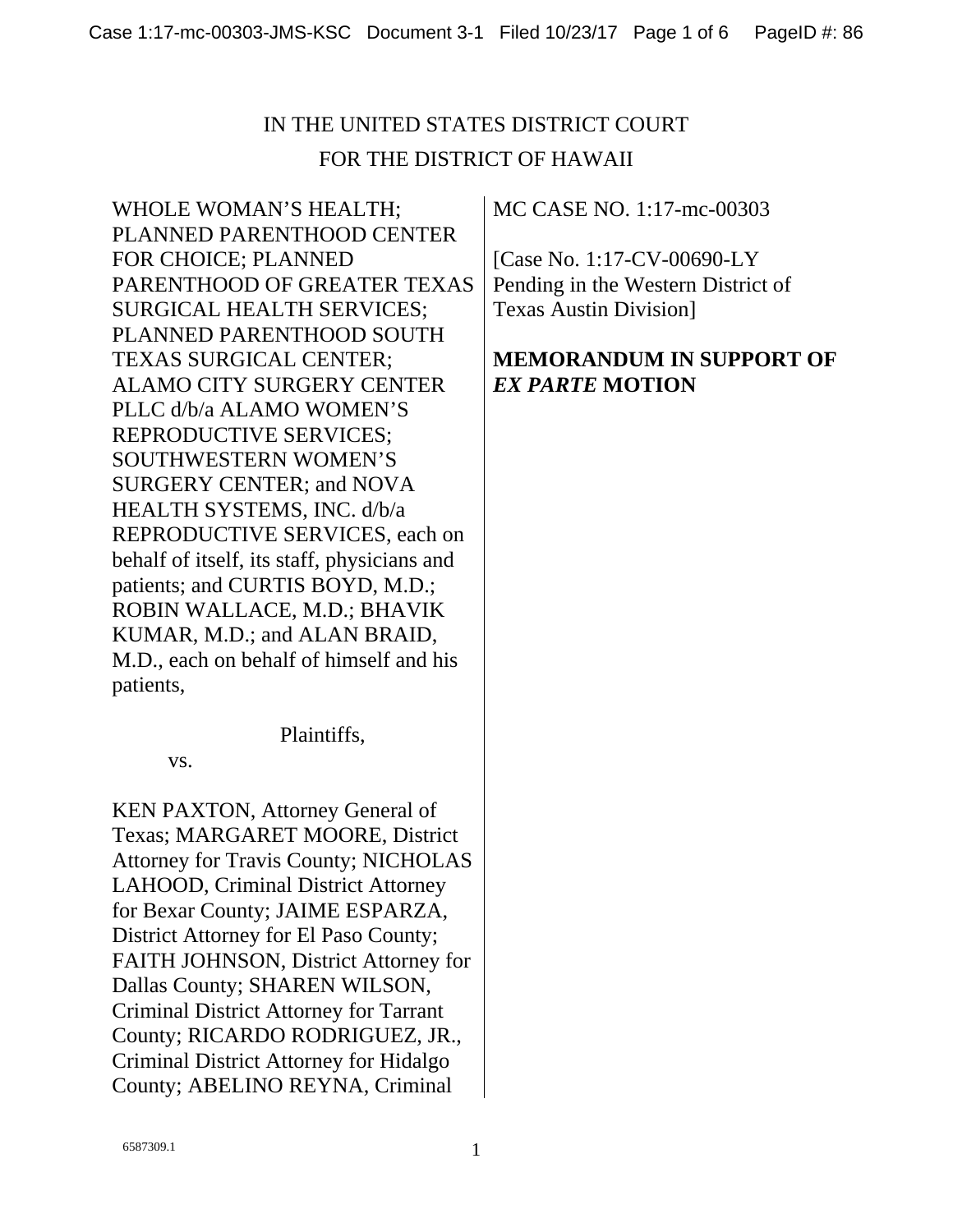District Attorney for McLennan County; and KIM OGG, Criminal District Attorney for Harris County, each in their official capacities, as well as their employees, agents, and successors,

Defendants.

#### **MEMORANDUM IN SUPPORT OF MOTION**

Nonparty Jane Doe, M.D. is an obstetrician-gynecologist who provides, among other medical services, abortion procedures. Given her professional activities, Dr. Doe has recently been subjected to numerous death threats and other forms of harassment.

Defendants have issued a subpoena in connection with a litigation pending in the United States District Court for the Western District of Texas (the "Texas Litigation"), Defendants issued a subpoena commanding Dr. Doe to appear for deposition on October 26, 2017. The Texas Litigation presents a constitutional challenge to a Texas law by Texas Healthcare providers that provide secondtrimester abortions. Dr. Doe does not practice in Texas and has no involvement in the Texas Litigation other than having been served with a deposition subpoena.

Because Dr. Doe is not involved in the Texas Litigation and has no relevant firsthand knowledge, simultaneously herewith, Dr. Doe is filing a motion to quash that subpoena (the "Motion to Quash"), on the grounds of undue burden and because it seeks unretained expert testimony. Given the significant risk of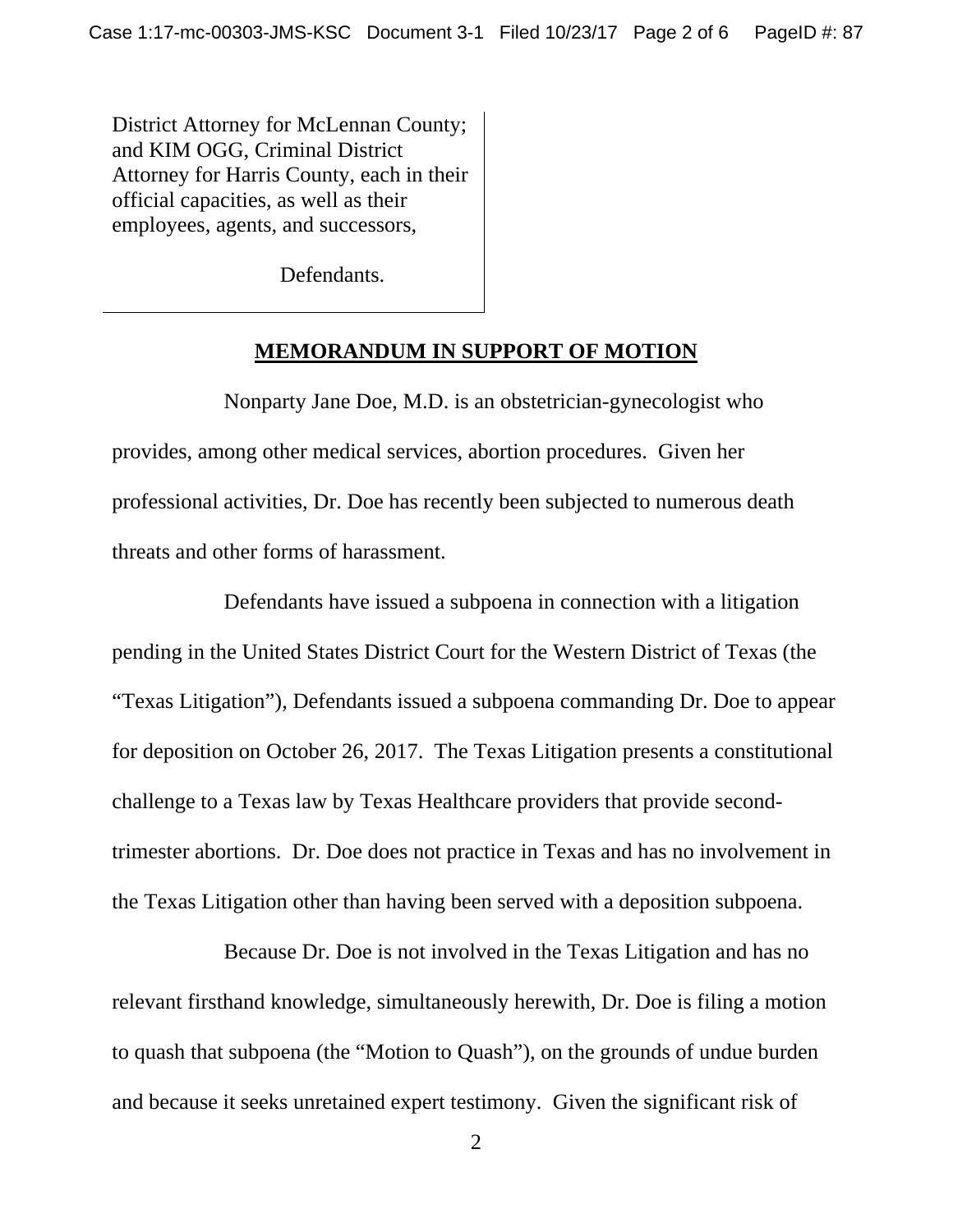harm to Dr. Doe and her family in being publicly associated with the Texas Litigation Dr. Doe seeks leave to file under seal those portions of the Motion to Quash and supporting documents that could identify her.

#### **I. ARGUMENT**

When applying to seal materials in connection with a non-dispositive discovery motion that is only tangentially related to the merits of a case, the moving party need only make a showing of "good cause" for the sealing. *Center for Auto Safety v. Chrysler Group, LLC*, 809 F.3d 1092, 1101 (9th Cir. 2016) (holding that "public access to filed motions and their attachments . . . will turn on whether the motion is more than tangentially related to the merits of a case"); *Kamakana v. City & Cnty. of Honolulu*, 447 F.3d 1172, 1179-80 (9th Cir. 2006) (distinguishing the "good cause" standard from the higher threshold "compelling reasons" standard applied to justify sealing records in connection with dispositive motions). In such cases, "the public has less of a need for access to court records," *Kamakana*, 447 F.3d at 1179-80, and thus the court has "carved out an exception" to the "strong preference for public access" by applying the "good cause" standard. *Ctr. for Auto Safety*, 809 F.3d at 1097. The "good cause" standard "comes from Federal Rule of Civil Procedure  $26(c)(1)$ , which governs the issuance of protective orders in the discovery process," and allows a district court to "issue an order to protect a party or person from annoyance, embarrassment, oppression, or undue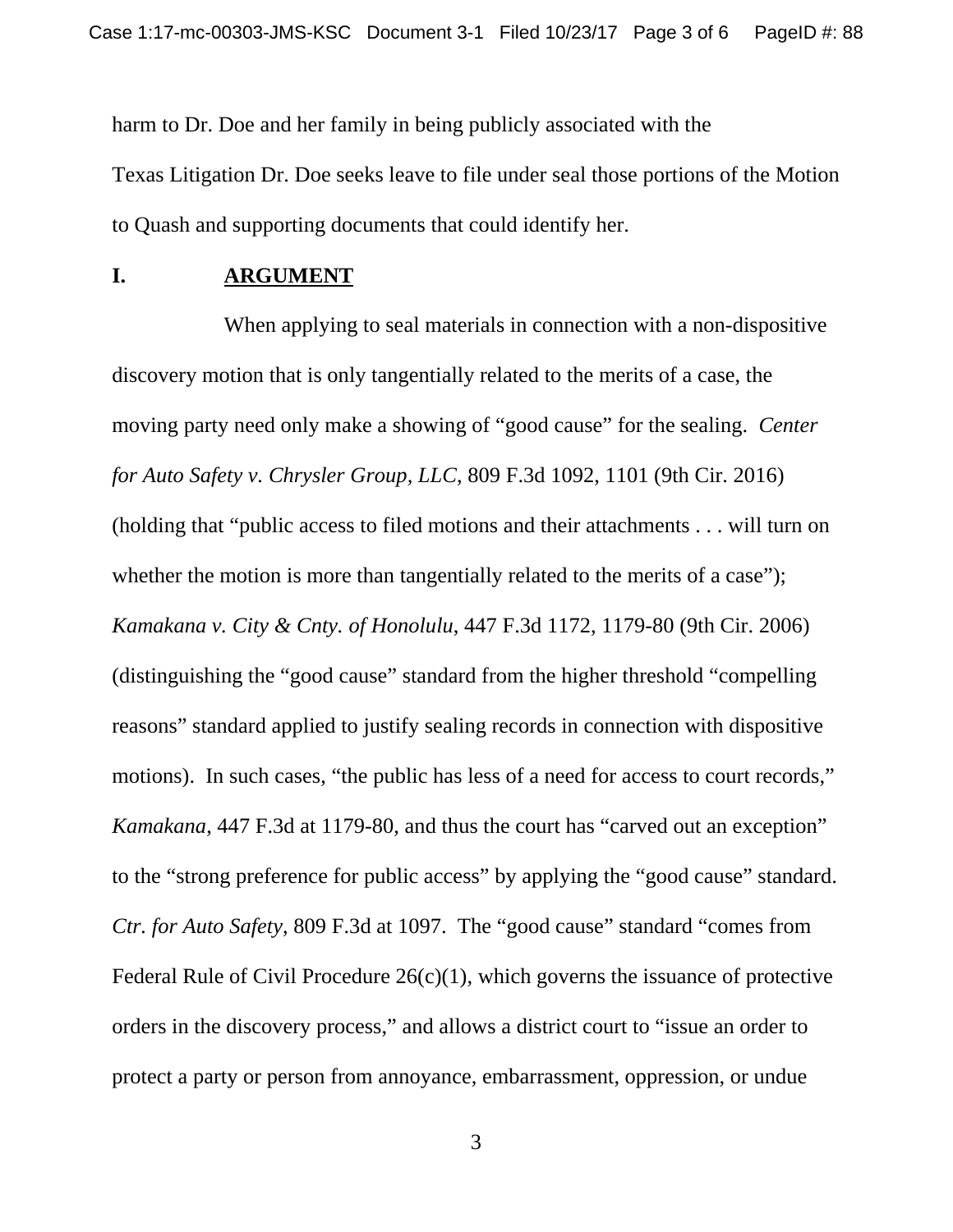burden or expense" upon a showing of good cause. *Id.*; Fed. R. Civ. Pro. 26(c)(1). This standard "gives this district court much flexibility in balancing and protecting the interests of private parties." *Kamakana*, 447 F.3d at 1180.

The Motion to Quash is the quintessential type of "unrelated, or only tangentially related, to the underlying cause of action" filing for which the "good cause" standard is appropriate. *Id*. at 1179. The Texas Litigation is brought by Texas Healthcare providers that allege that Texas Senate Bill 8 violates their patients' constitutional rights to an abortion. Dr. Doe does not practice in Texas and has no connection to the Texas Litigation other than having been served with a deposition subpoena. Accordingly, she brings a Motion to Quash to protect herself from being compelled to provide deposition testimony in a case in which she has no involvement, no relevant factual knowledge, and would risk being put in physical danger if she were required to participate. (Declaration of Jane Doe, M.D.  $\P\P$  4-5; Declaration of Melissa Cohen  $\P\P$  3-9, 11.)<sup>2</sup>

That risk of physical danger to Dr. Doe provides ample "good cause" to seal the portions of the Motion to Quash and supporting documents insofar as they could identify Dr. Doe. That risk is not merely hypothetical. The protection of Dr. Doe's identity is of paramount importance given recent prior history of

 $\overline{a}$ 

<sup>&</sup>lt;sup>2</sup> The Declarations of Jane Doe, M.D., and Melissa Cohen, are being filed concurrently herewith in support of Dr. Doe's Motion to Quash. Both declarations contain confidential information that could divulge the identity of Dr. Doe. (Altman Decl. ¶ 3.)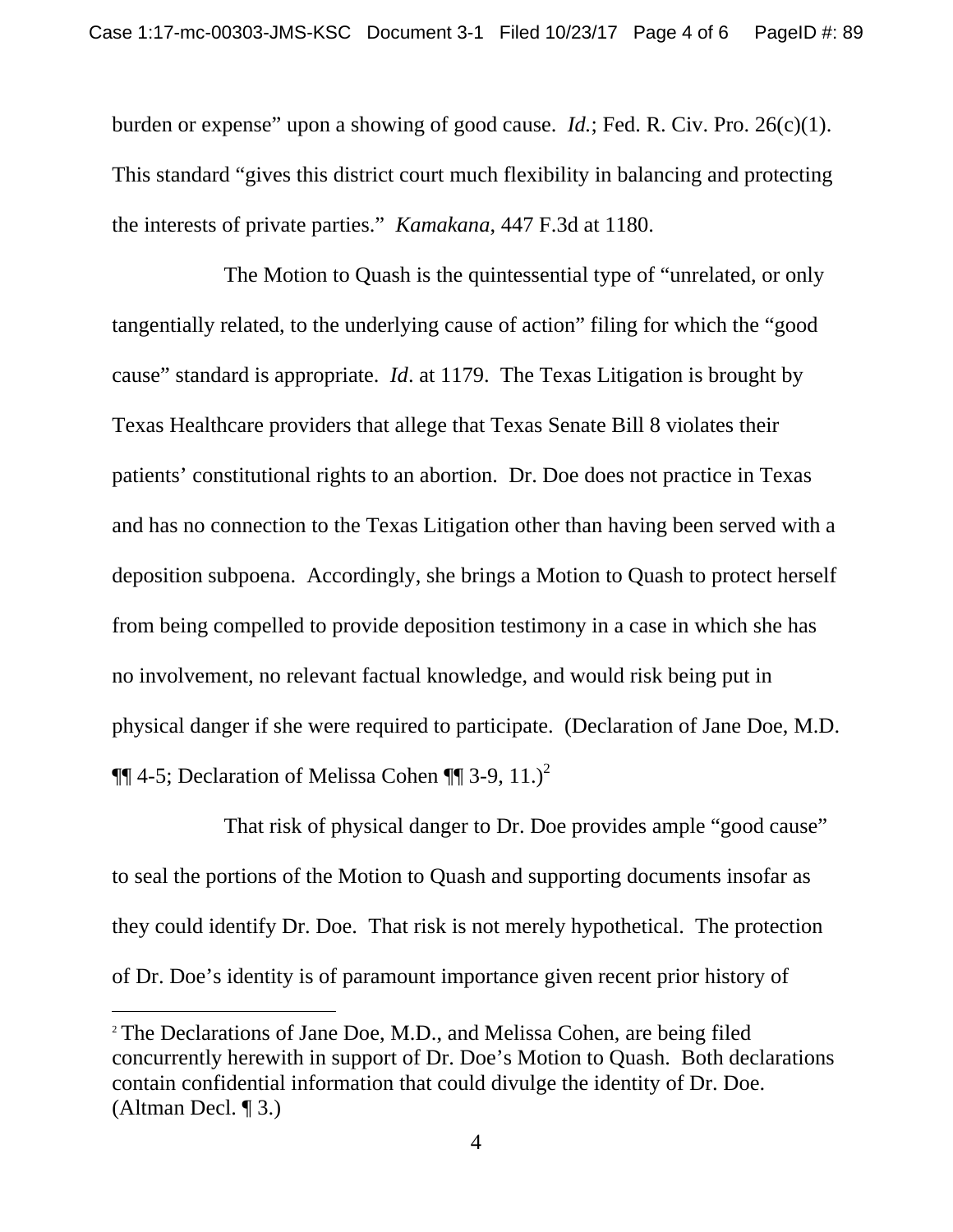harassment and death threats to Dr. Doe resulting from her profession as a physician and obstetrician-gynecologist who provides, among other medical services, abortion procedures, as detailed in her accompanying declaration. (Doe Decl.  $\P$  1, 7-16.) Public association with the underlying Texas Litigation—a challenge to a statute of a state in which Dr. Doe does not practice, in litigation to which she is not a party and has no other connection—poses a legitimate and significant risk of re-opening the wounds from these prior events and threatening the security of Dr. Doe and her family. Good cause therefore exists to keep Dr. Doe's name and identity out of these proceedings by sealing the portions of the Motion to Quash and supporting documents that identify her on the following pages:

- Memorandum in Support of Motion to Quash: pages iii, 2-8
- Declaration of Jane Doe: page 1-5
- Declaration of Melissa A. Cohen: pages 2-3
- Declaration of Michael D. Bopp: pages 3-6
- Exhibit 1 to the Declaration of Michael D. Bopp (the Third Party Subpoena to Dr. Doe): page 5.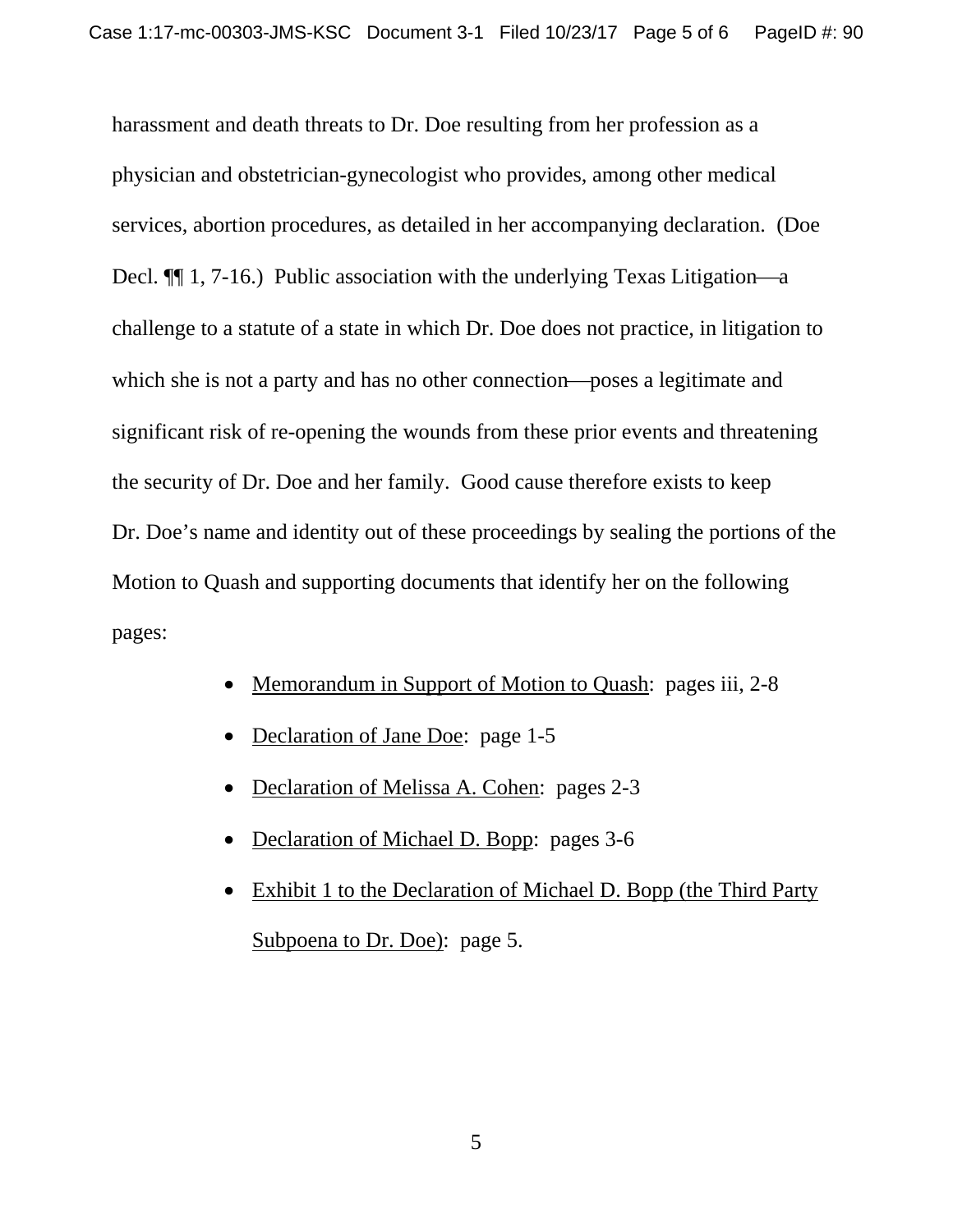### **II. CONCLUSION**

For the foregoing reasons, Dr. Doe respectfully requests that the *Ex* 

*Parte* Motion for Leave to File Under Seal be granted in its entirety.

DATED: Honolulu, Hawai'i, October 23, 2017.

/s/ Nicole Y. Altman LISA WOODS MUNGER NICOLE Y. ALTMAN

Attorneys for Nonparty JANE DOE, M.D.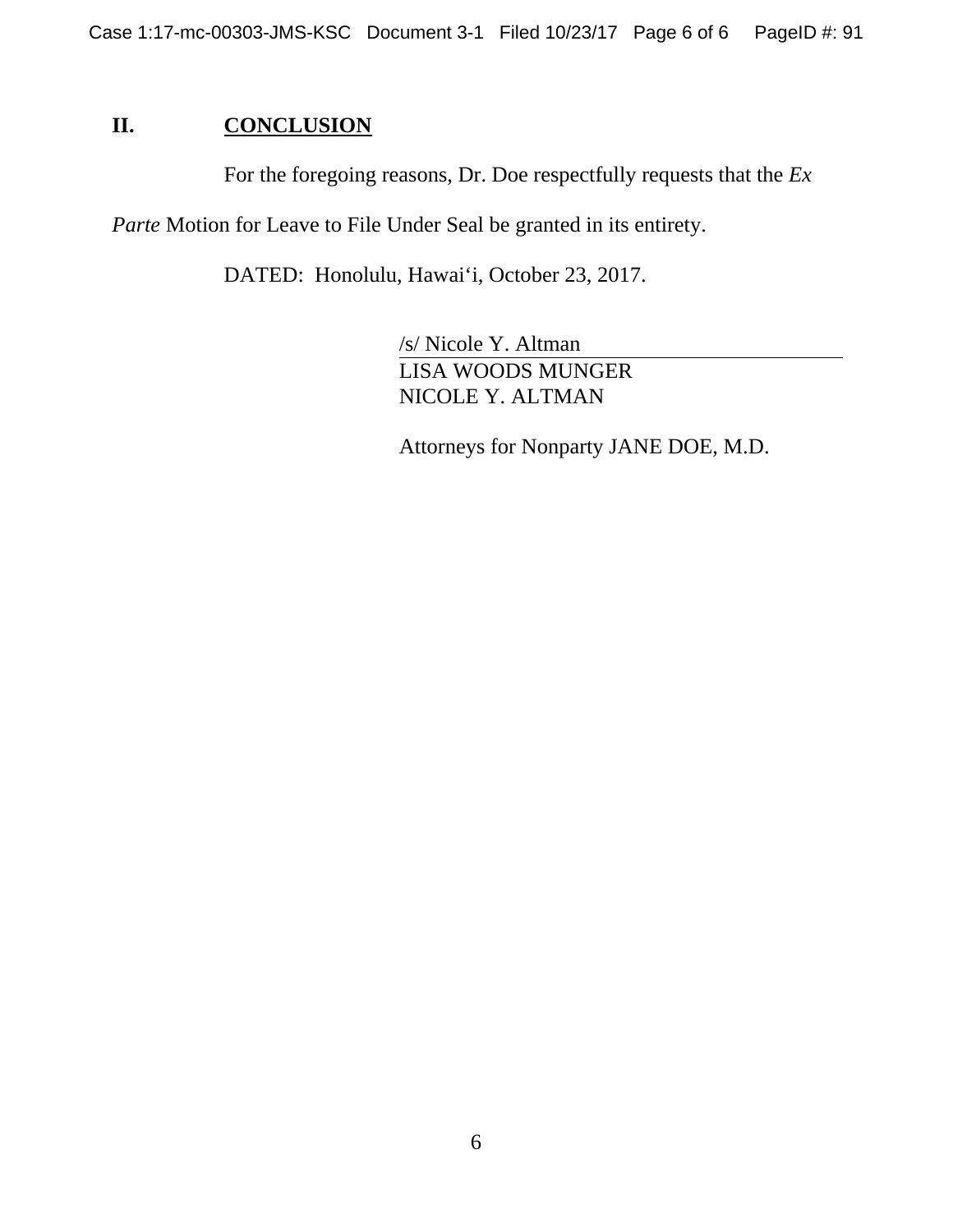WHOLE WOMAN'S HEALTH; PLANNED PARENTHOOD CENTER FOR CHOICE; PLANNED PARENTHOOD OF GREATER TEXAS SURGICAL HEALTH SERVICES; PLANNED PARENTHOOD SOUTH TEXAS SURGICAL CENTER; ALAMO CITY SURGERY CENTER PLLC d/b/a ALAMO WOMEN'S REPRODUCTIVE SERVICES; SOUTHWESTERN WOMEN'S SURGERY CENTER; and NOVA HEALTH SYSTEMS, INC. d/b/a REPRODUCTIVE SERVICES, each on behalf of itself, its staff, physicians and patients; and CURTIS BOYD, M.D.; ROBIN WALLACE, M.D.; BHAVIK KUMAR, M.D.; and ALAN BRAID, M.D., each on behalf of himself and his patients,

Plaintiffs,

vs.

KEN PAXTON, Attorney General of Texas; MARGARET MOORE, District Attorney for Travis County; NICHOLAS LAHOOD, Criminal District Attorney for Bexar County; JAIME ESPARZA, District Attorney for El Paso County; FAITH JOHNSON, District Attorney for Dallas County; SHAREN WILSON, Criminal District Attorney for Tarrant County; RICARDO RODRIGUEZ, JR., Criminal District Attorney for Hidalgo County; ABELINO REYNA, Criminal

MC CASE NO. 1:17-mc-00303

[Case No. 1:17-CV-00690-LY Pending in the Western District of Texas Austin Division]

### **DECLARATION OF NICOLE Y. ALTMAN**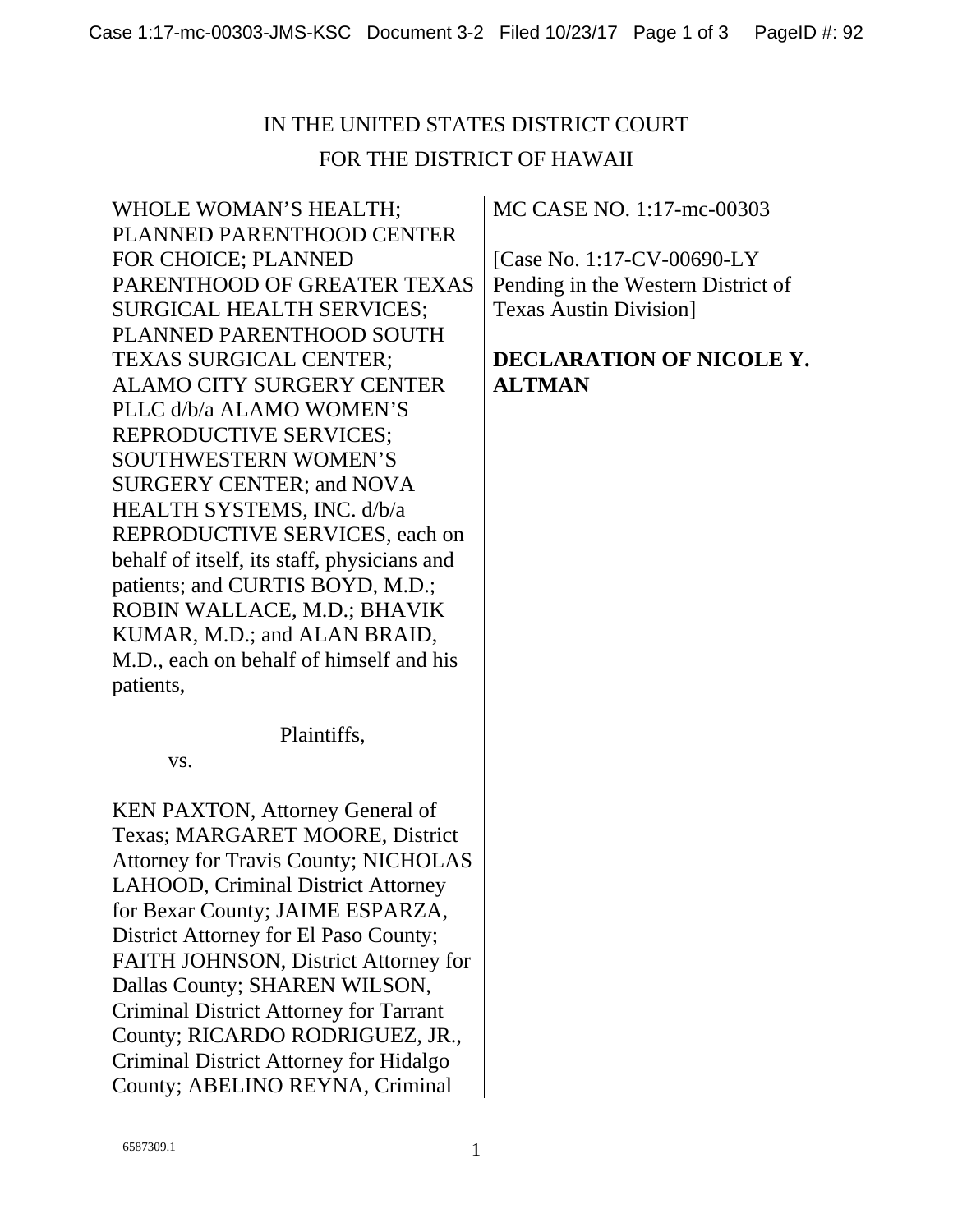District Attorney for McLennan County; and KIM OGG, Criminal District Attorney for Harris County, each in their official capacities, as well as their employees, agents, and successors,

Defendants.

#### **DECLARATION OF NICOLE Y. ALTMAN**

I, NICOLE Y. ALTMAN, declare as follows:

1. I am an attorney with the law firm of Goodsill Anderson Quinn & Stifel LLP, duly licensed to practice law in the State of Hawaii and in the United States District Court for the District of Hawaii, representing Nonparty Jane Doe, M.D. ("Dr. Doe") in *Whole Woman's Health, et al. vs. Ken Paxton, et al.,* Case No. 1:17-cv-00690-LY, which is pending in the Western District of Texas Austin Division. I make this declaration based upon information gained in that capacity and am competent to testify as to the matters herein.

2. All of the facts stated herein are true and correct and within my personal knowledge, except for matters stated to be true on information and belief, and as to those matters, I believe them to be true. If called and sworn I could and would testify to the truth thereof.

3. Submitted simultaneously with this *ex parte* Motion for Leave to File Under Seal are true and correct copies of (1) Memorandum in Support of Motion to Quash Deposition Subpoena Issued by Defendants Paxton, et al.; (2)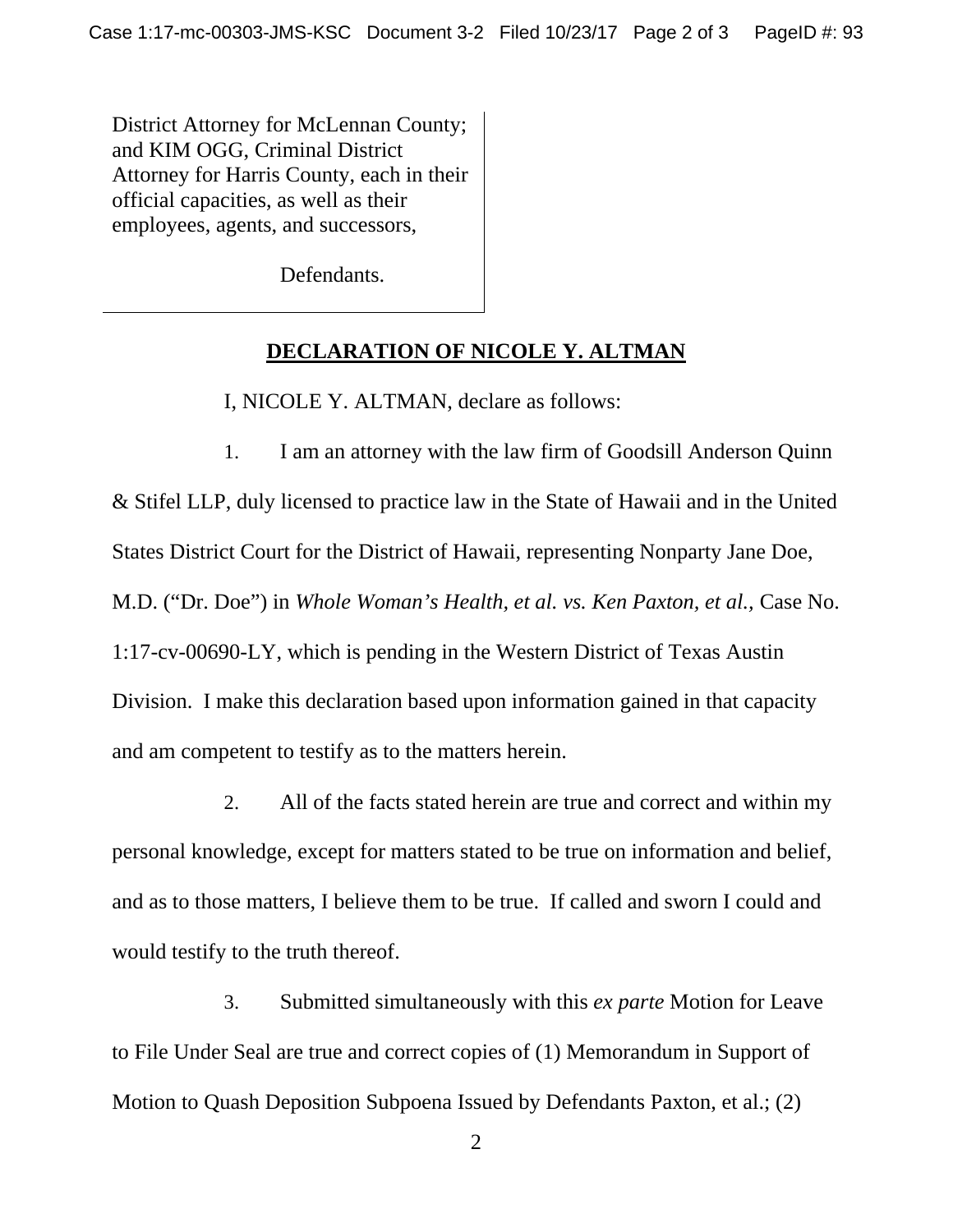Declaration of Jane Doe; (3) Declaration of Melissa A. Cohen; (4) Declaration of Michael D. Bopp; and (5) Exhibit 1 to the Declaration of Michael D. Bopp. All of these documents contain highly confidential personal information that would divulge the identity of Nonparty Jane Doe, M.D.

> I declare under penalty of law that the foregoing is true and correct. DATED: Honolulu, Hawai'i, October 23, 2017.

> > /s/ Nicole Y. Altman NICOLE Y. ALTMAN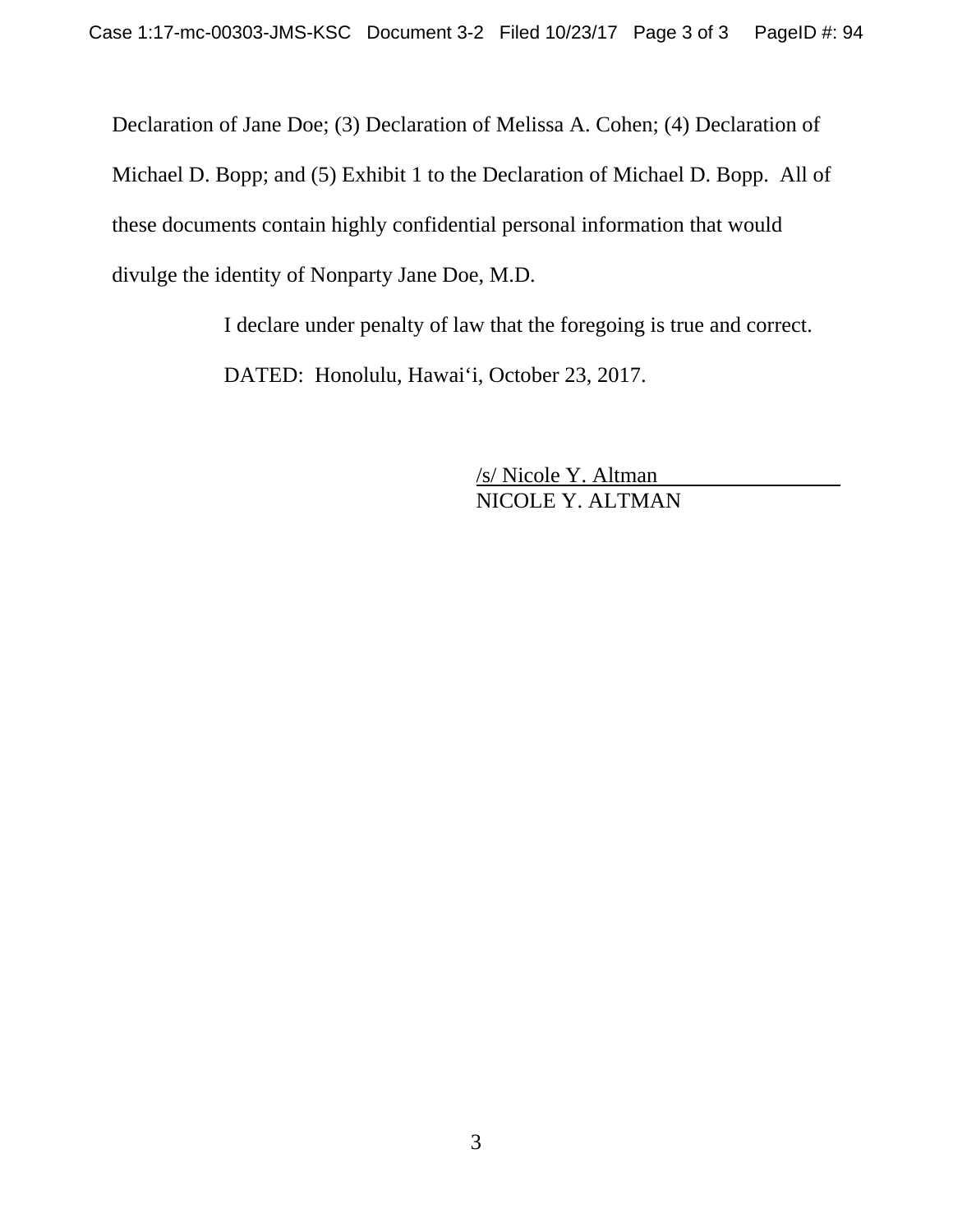WHOLE WOMAN'S HEALTH; PLANNED PARENTHOOD CENTER FOR CHOICE; PLANNED PARENTHOOD OF GREATER TEXAS SURGICAL HEALTH SERVICES; PLANNED PARENTHOOD SOUTH TEXAS SURGICAL CENTER; ALAMO CITY SURGERY CENTER PLLC d/b/a ALAMO WOMEN'S REPRODUCTIVE SERVICES; SOUTHWESTERN WOMEN'S SURGERY CENTER; and NOVA HEALTH SYSTEMS, INC. d/b/a REPRODUCTIVE SERVICES, each on behalf of itself, its staff, physicians and patients; and CURTIS BOYD, M.D.; ROBIN WALLACE, M.D.; BHAVIK KUMAR, M.D.; and ALAN BRAID, M.D., each on behalf of himself and his patients,

Plaintiffs,

vs.

KEN PAXTON, Attorney General of Texas; MARGARET MOORE, District Attorney for Travis County; NICHOLAS LAHOOD, Criminal District Attorney for Bexar County; JAIME ESPARZA, District Attorney for El Paso County; FAITH JOHNSON, District Attorney for Dallas County; SHAREN WILSON, Criminal District Attorney for Tarrant County; RICARDO RODRIGUEZ, JR., Criminal District Attorney for Hidalgo County; ABELINO REYNA, Criminal

MC CASE NO. 1:17-mc-00303

[Case No. 1:17-CV-00690-LY Pending in the Western District of Texas Austin Division]

**[PROPOSED] ORDER GRANTING**  *EX PARTE* **MOTION FOR LEAVE TO FILE UNDER SEAL** PORTIONS OF (1) MEMORANDUM IN SUPPORT OF MOTION TO QUASH DEPOSITION SUBPOENA ISSUED BY DEFENDANTS PAXTON, ET AL.; (2) DECLARATION OF JANE DOE; (3) DECLARATION OF MELISSA A. COHEN (4) DECLARATION OF MICHAEL D. BOPP; AND (5) EXHIBIT 1 TO THE DECLARATION OF MICHAEL D. BOPP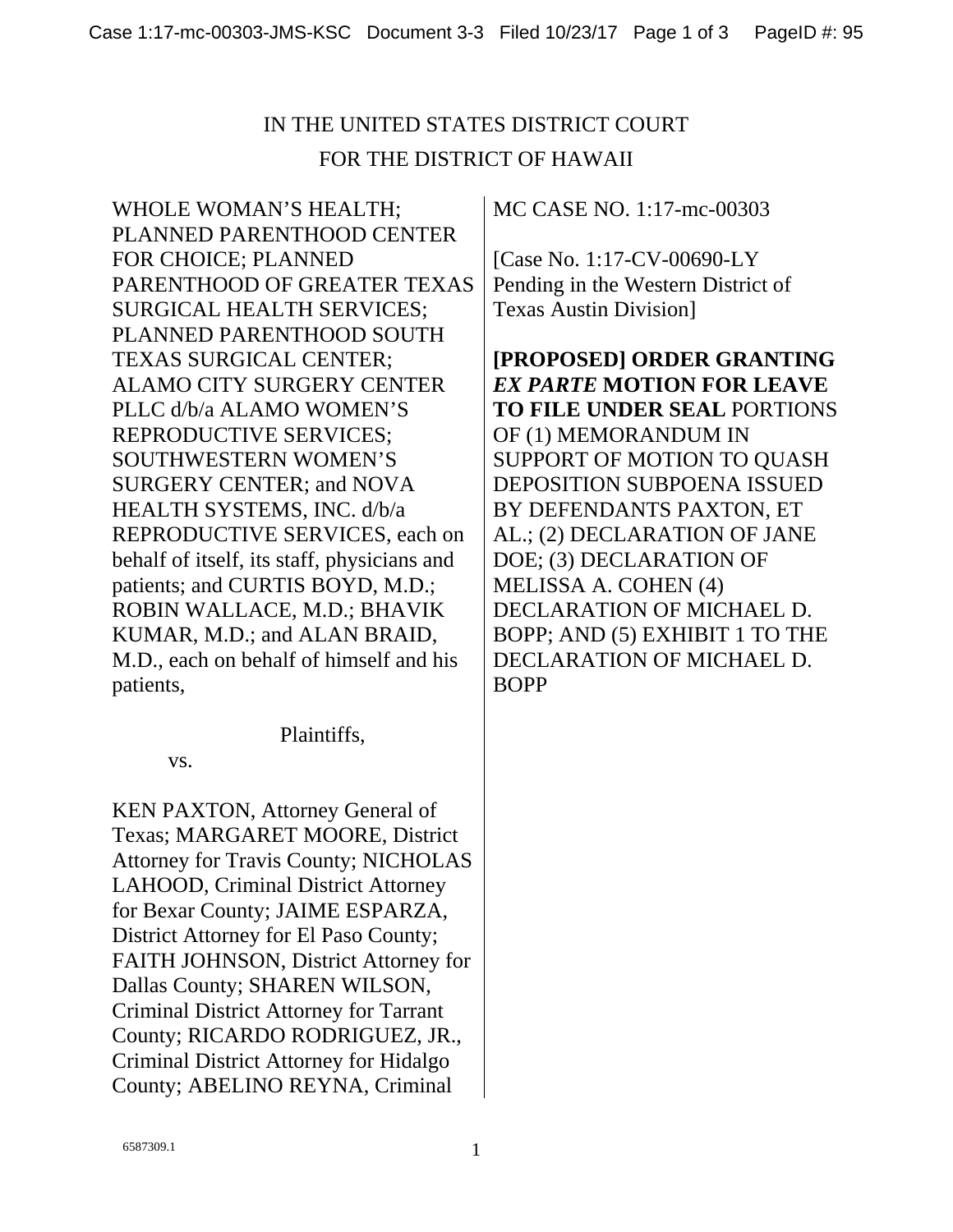District Attorney for McLennan County; and KIM OGG, Criminal District Attorney for Harris County, each in their official capacities, as well as their employees, agents, and successors,

Defendants.

### **[PROPOSED] ORDER GRANTING** *EX PARTE* **MOTION FOR LEAVE TO FILE UNDER SEAL** PORTIONS OF (1) MEMORANDUM IN SUPPORT OF MOTION TO QUASH DEPOSITION SUBPOENA ISSUED BY DEFENDANTS PAXTON, ET AL.; (2) DECLARATION OF JANE DOE; (3) DECLARATION OF MELISSA A. COHEN; (4) DECLARATION OF MICHAEL D. BOPP; AND (5) EXHIBIT 1 TO THE DECLARATION OF MICHAEL D. BOPP

Nonparty JANE DOE, M.D.'s *Ex Parte* Motion for Leave to File

Under Seal Portions of (1) Memorandum in Support of Motion to Quash

Deposition Subpoena Issued by Defendants Paxton, Et Al.; (2) Declaration of Jane

Doe; (3) Declaration of Melissa A. Cohen; (4) Declaration of Michael D. Bopp;

and (5) Exhibit 1 to the Declaration of Michael D. Bopp (the "Motion for Leave to

File Under Seal"), the Court having been fully apprised on the premises, and good

cause appearing therefor,

IT IS HEREBY ORDERED, ADJUDGED AND DECREED that the Motion for Leave to File Under Seal is hereby GRANTED. The following shall be sealed as requested: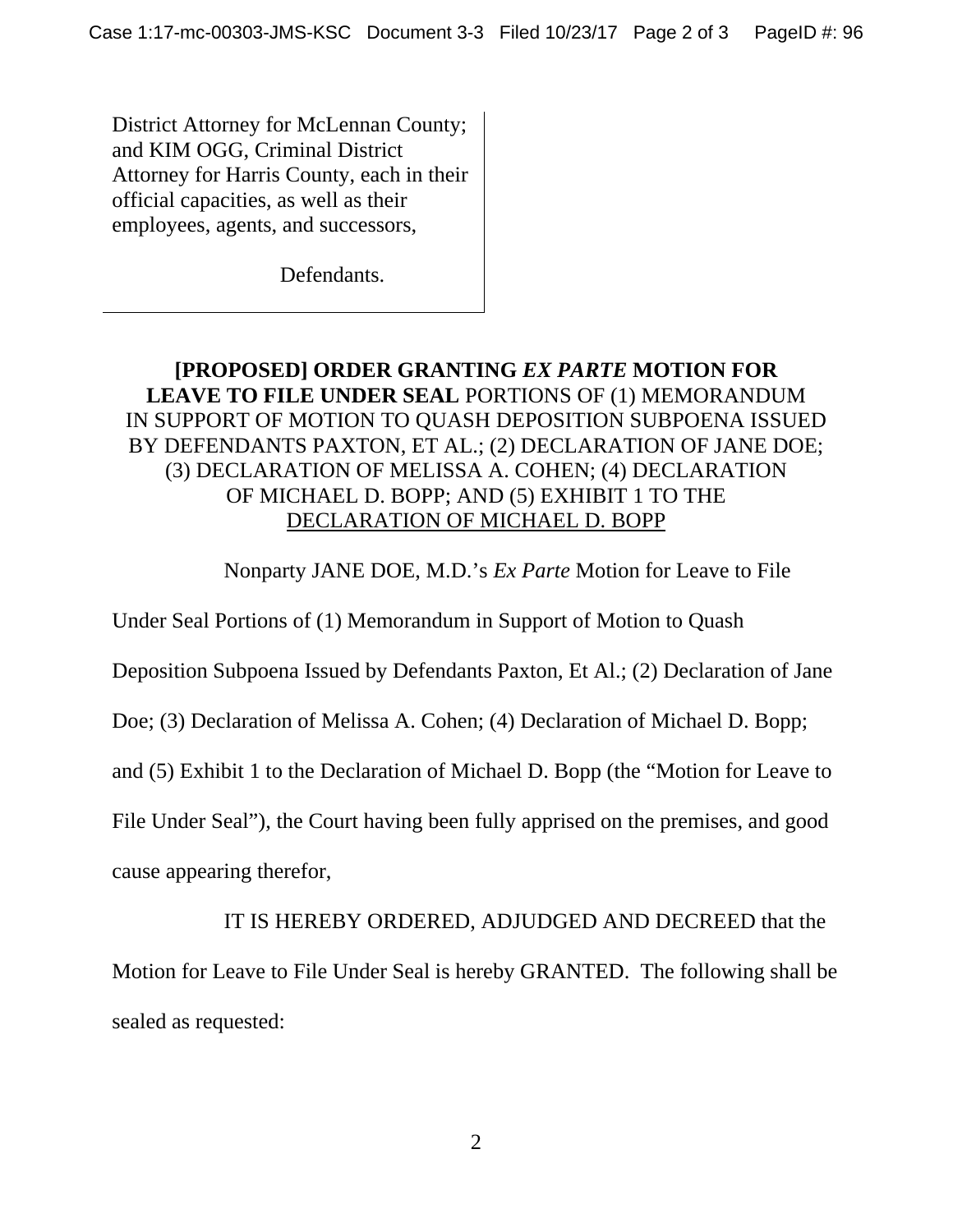- Memorandum in Support of Motion to Quash: pages iii, 2-8
- Declaration of Jane Doe: page 1-5
- Declaration of Melissa A. Cohen: pages 2-3
- Declaration of Michael D. Bopp: pages 3-6
- Exhibit 1 to the Declaration of Michael D. Bopp (the Third Party Subpoena to Dr. Doe): page 5.

DATED: Honolulu, Hawai'i

 $\overline{a}$ *Whole Woman's Health, et al. vs. Ken Paxton, et al. –* 1:17-mc-00303 [Case No. 1:17-CV-00690-LY - Pending in the Western District of Texas Austin Division]

**[PROPOSED] ORDER GRANTING** *EX PARTE* **MOTION FOR LEAVE TO FILE UNDER SEAL** PORTIONS OF (1) MEMORANDUM IN SUPPORT OF MOTION TO QUASH DEPOSITION SUBPOENA ISSUED BY DEFENDANTS PAXTON, ET AL.; (2) DECLARATION OF JANE DOE; (3) DECLARATION OF MELISSA A. COHEN (4) DECLARATION OF MICHAEL D. BOPP; AND (5) EXHIBIT 1 TO THE DECLARATION OF MICHAEL D. BOPP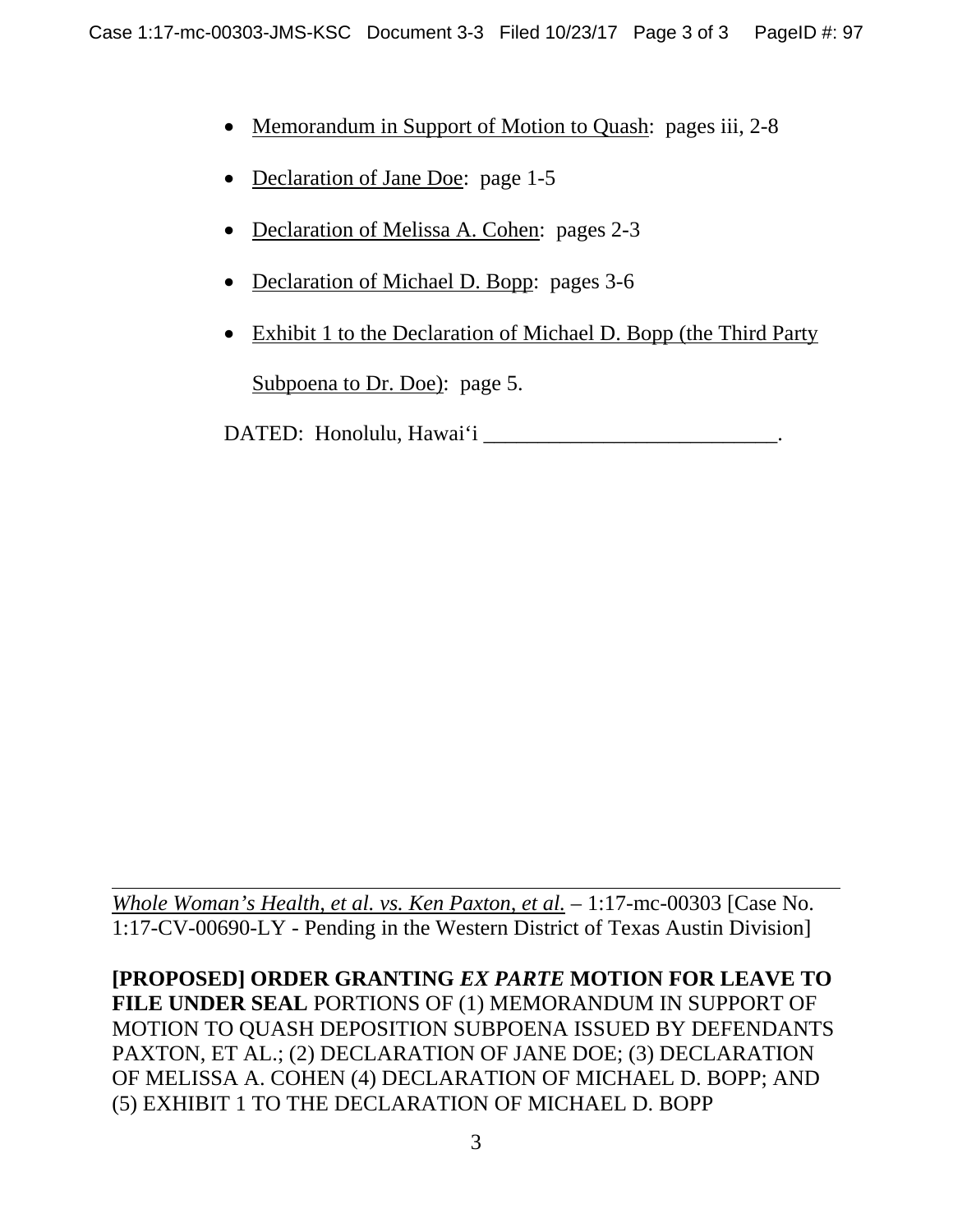WHOLE WOMAN'S HEALTH; PLANNED PARENTHOOD CENTER FOR CHOICE; PLANNED PARENTHOOD OF GREATER TEXAS SURGICAL HEALTH SERVICES; PLANNED PARENTHOOD SOUTH TEXAS SURGICAL CENTER; ALAMO CITY SURGERY CENTER PLLC d/b/a ALAMO WOMEN'S REPRODUCTIVE SERVICES; SOUTHWESTERN WOMEN'S SURGERY CENTER; and NOVA HEALTH SYSTEMS, INC. d/b/a REPRODUCTIVE SERVICES, each on behalf of itself, its staff, physicians and patients; and CURTIS BOYD, M.D.; ROBIN WALLACE, M.D.; BHAVIK KUMAR, M.D.; and ALAN BRAID, M.D., each on behalf of himself and his patients,

Plaintiffs,

vs.

KEN PAXTON, Attorney General of Texas; MARGARET MOORE, District Attorney for Travis County; NICHOLAS LAHOOD, Criminal District Attorney for Bexar County; JAIME ESPARZA, District Attorney for El Paso County; FAITH JOHNSON, District Attorney for Dallas County; SHAREN WILSON, Criminal District Attorney for Tarrant County; RICARDO RODRIGUEZ, JR., Criminal District Attorney for Hidalgo County; ABELINO REYNA, Criminal District Attorney for McLennan County;

MC CASE NO. 1:17-mc-00303

[Case No. 1:17-CV-00690-LY Pending in the Western District of Texas Austin Division]

## **CERTIFICATE OF SERVICE**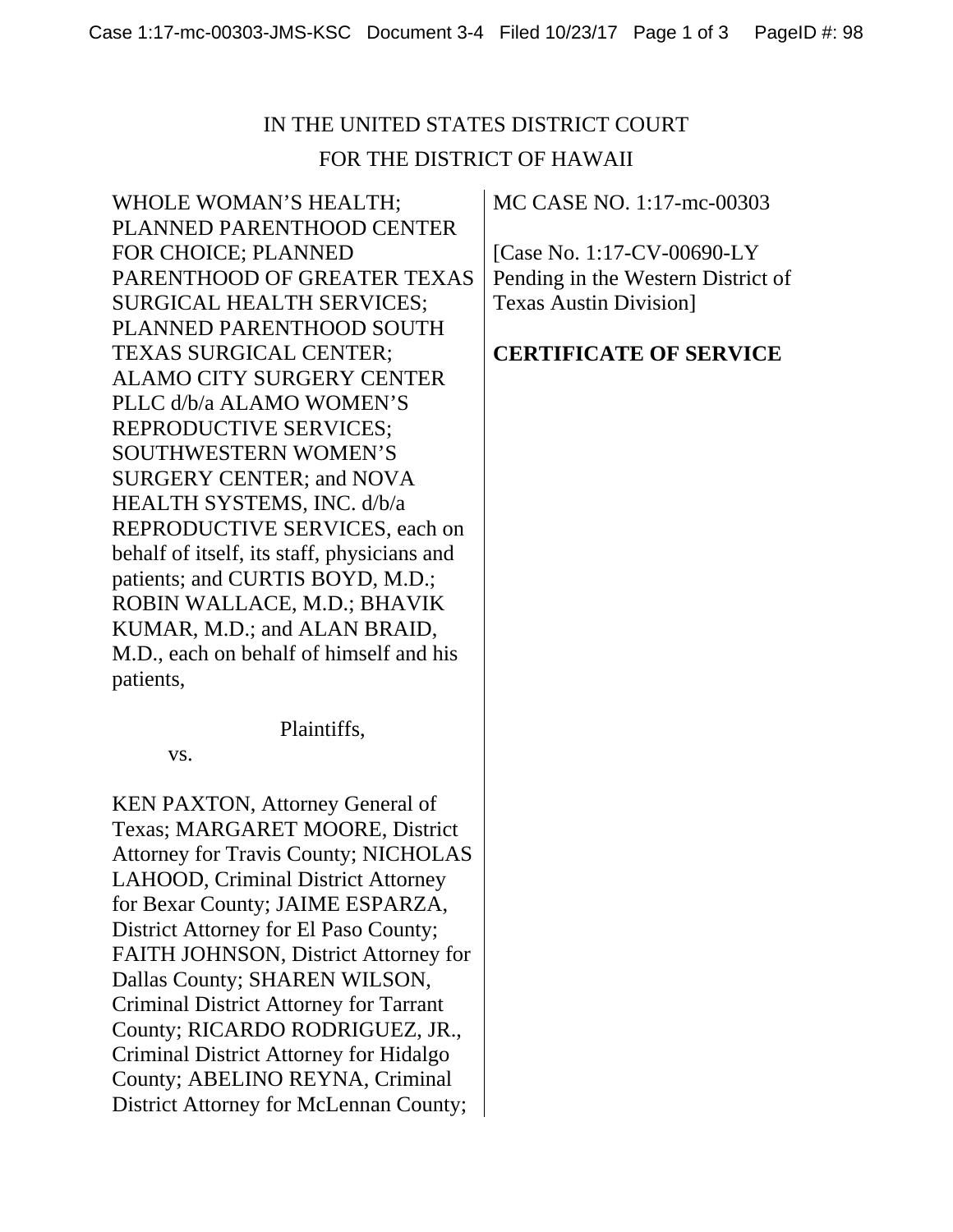and KIM OGG, Criminal District Attorney for Harris County, each in their official capacities, as well as their employees, agents, and successors,

Defendants.

## **CERTIFICATE OF SERVICE**

The undersigned hereby certifies that on the date set forth below

service of a copy of the foregoing document was made upon the parties below via

U.S. PRIORITY MAIL EXPRESS, postage prepaid, addressed as follows:

ANDREW B. STEPHENS Assistant Attorney General Office of the Attorney General 300 West 15<sup>th</sup> Street  $11<sup>th</sup>$  Floor P.O. Box 12548 Austin, TX 78711-2548 (512) 463-2121 (phone) (512) 320-0667 (fax)

CHRISTOPHER D. HILTON 300 West  $15<sup>th</sup>$  Street P.O. Box 12548 Austin, TX 78711-2548 (512) 463-2120 (phone) (512) 320-0667 (fax)

PATRICK J. O'CONNELL Law Offices of Patrick J. O'Connell PLLC 2525 Wallingwood R., Bldg. 14 Austin, TX 78746 (512) 222-0444 pat@pjofca.com

JANET CREPPS MOLLY DUANE Center for Reproductive Rights 199 Water St., 22<sup>nd</sup> Floor New York, NY 10038 (864) 962-8519 (917) 637-3631 jcrepps@reprorights.org mduane@reprorights.org